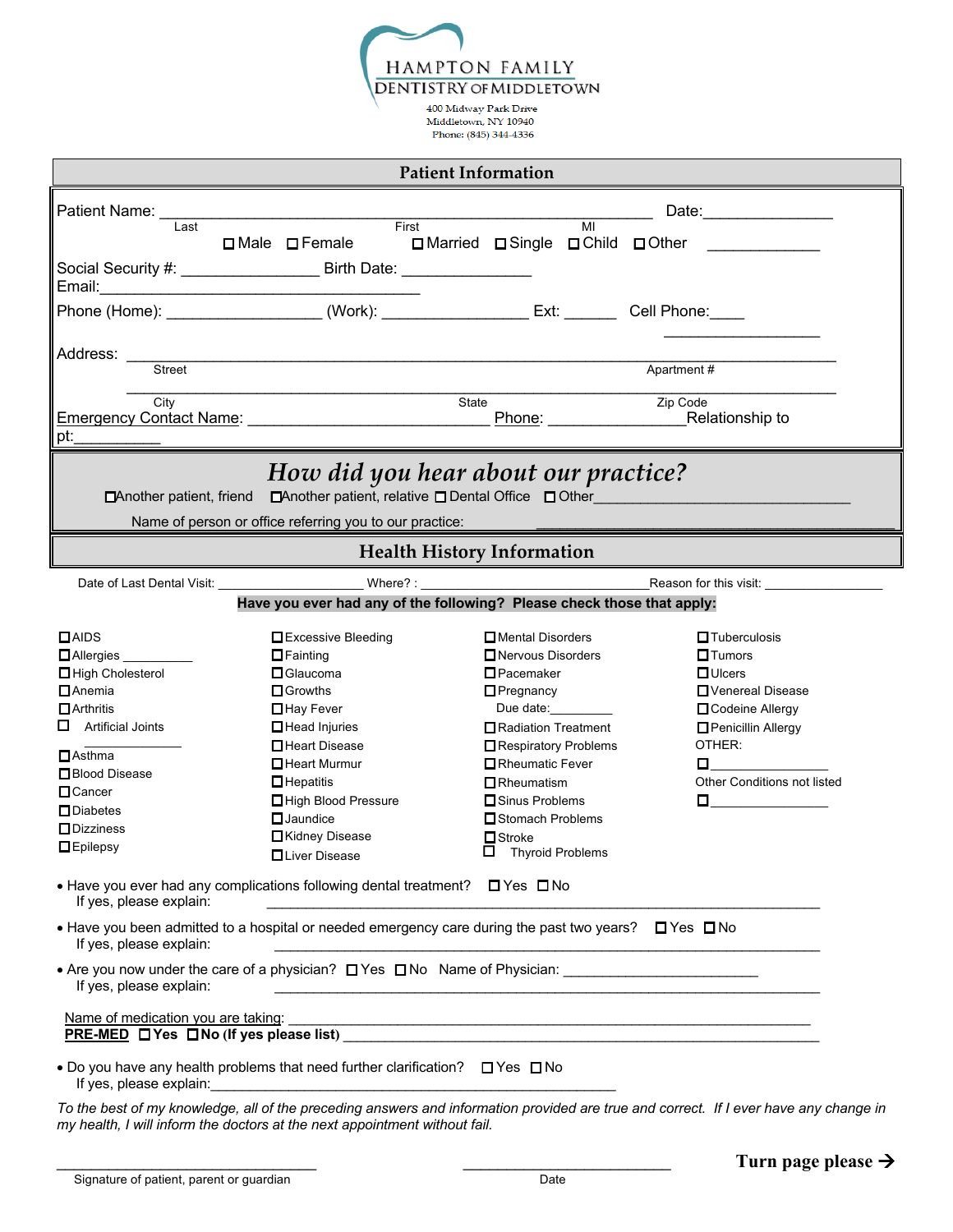| <b>Responsible Party Information</b>                                                                                                                                                                                                                                                                                                                                                                                                                                                                                                                                                                                                                                                                                        |                                      |                                    |                                                                          |  |  |  |
|-----------------------------------------------------------------------------------------------------------------------------------------------------------------------------------------------------------------------------------------------------------------------------------------------------------------------------------------------------------------------------------------------------------------------------------------------------------------------------------------------------------------------------------------------------------------------------------------------------------------------------------------------------------------------------------------------------------------------------|--------------------------------------|------------------------------------|--------------------------------------------------------------------------|--|--|--|
| ** The following is for: $\square$ Myself $\square$ Spouse/partner $\square$ Parent/Guardian **                                                                                                                                                                                                                                                                                                                                                                                                                                                                                                                                                                                                                             |                                      |                                    |                                                                          |  |  |  |
| Name:                                                                                                                                                                                                                                                                                                                                                                                                                                                                                                                                                                                                                                                                                                                       |                                      |                                    |                                                                          |  |  |  |
| $\Box$ Male $\Box$ Female                                                                                                                                                                                                                                                                                                                                                                                                                                                                                                                                                                                                                                                                                                   |                                      | □ Married □ Single □ Child □ Other |                                                                          |  |  |  |
|                                                                                                                                                                                                                                                                                                                                                                                                                                                                                                                                                                                                                                                                                                                             |                                      |                                    |                                                                          |  |  |  |
| Phone (Home): _________________(Work): _________________Ext:_________ Cell Phone: __________________________________                                                                                                                                                                                                                                                                                                                                                                                                                                                                                                                                                                                                        |                                      |                                    |                                                                          |  |  |  |
| Address:                                                                                                                                                                                                                                                                                                                                                                                                                                                                                                                                                                                                                                                                                                                    |                                      |                                    |                                                                          |  |  |  |
| Street                                                                                                                                                                                                                                                                                                                                                                                                                                                                                                                                                                                                                                                                                                                      |                                      |                                    |                                                                          |  |  |  |
| City                                                                                                                                                                                                                                                                                                                                                                                                                                                                                                                                                                                                                                                                                                                        |                                      | State                              | Zip Code                                                                 |  |  |  |
|                                                                                                                                                                                                                                                                                                                                                                                                                                                                                                                                                                                                                                                                                                                             | <b>Medical Insurance Information</b> |                                    |                                                                          |  |  |  |
| **The following is for: □ myself □ spouse/partner □ parent/guardian **                                                                                                                                                                                                                                                                                                                                                                                                                                                                                                                                                                                                                                                      |                                      |                                    |                                                                          |  |  |  |
| Insured Name: _______________________________Insurance Carrier: _________________Policy #:__________                                                                                                                                                                                                                                                                                                                                                                                                                                                                                                                                                                                                                        |                                      |                                    |                                                                          |  |  |  |
| Street                                                                                                                                                                                                                                                                                                                                                                                                                                                                                                                                                                                                                                                                                                                      | $\overline{City}$                    | State                              | Zip Code                                                                 |  |  |  |
|                                                                                                                                                                                                                                                                                                                                                                                                                                                                                                                                                                                                                                                                                                                             | <b>Dental Insurance Information</b>  |                                    |                                                                          |  |  |  |
|                                                                                                                                                                                                                                                                                                                                                                                                                                                                                                                                                                                                                                                                                                                             | Primary                              |                                    |                                                                          |  |  |  |
|                                                                                                                                                                                                                                                                                                                                                                                                                                                                                                                                                                                                                                                                                                                             |                                      |                                    |                                                                          |  |  |  |
| Policy holder Name<br>Last<br>Last<br>Eirst<br>First                                                                                                                                                                                                                                                                                                                                                                                                                                                                                                                                                                                                                                                                        | $\overline{M}$                       |                                    | DOB SS#                                                                  |  |  |  |
|                                                                                                                                                                                                                                                                                                                                                                                                                                                                                                                                                                                                                                                                                                                             |                                      |                                    |                                                                          |  |  |  |
| Insurance Co. Address <b>contained a manufacture of the container and container and container and container</b><br>Street                                                                                                                                                                                                                                                                                                                                                                                                                                                                                                                                                                                                   | City                                 | State                              | Zip Code                                                                 |  |  |  |
|                                                                                                                                                                                                                                                                                                                                                                                                                                                                                                                                                                                                                                                                                                                             |                                      |                                    |                                                                          |  |  |  |
| Address: <u>with Street Street Street Street Street Street Street Street Street Street Street Street Street Street Street Street Street Street Street Street Street Street Street Street Street Street Street Street Street Stre</u>                                                                                                                                                                                                                                                                                                                                                                                                                                                                                        | City                                 |                                    |                                                                          |  |  |  |
| Patient's relationship to Insurance holder: □ Self □ Spouse □ Child □ Other                                                                                                                                                                                                                                                                                                                                                                                                                                                                                                                                                                                                                                                 |                                      | State                              | Zip Code                                                                 |  |  |  |
|                                                                                                                                                                                                                                                                                                                                                                                                                                                                                                                                                                                                                                                                                                                             |                                      |                                    |                                                                          |  |  |  |
| Secondary                                                                                                                                                                                                                                                                                                                                                                                                                                                                                                                                                                                                                                                                                                                   |                                      |                                    |                                                                          |  |  |  |
|                                                                                                                                                                                                                                                                                                                                                                                                                                                                                                                                                                                                                                                                                                                             |                                      |                                    |                                                                          |  |  |  |
| Policy holder Name<br>Last The Contract Pirst First First                                                                                                                                                                                                                                                                                                                                                                                                                                                                                                                                                                                                                                                                   | $\overline{M}$                       |                                    |                                                                          |  |  |  |
| Insurance Co. Address                                                                                                                                                                                                                                                                                                                                                                                                                                                                                                                                                                                                                                                                                                       |                                      |                                    |                                                                          |  |  |  |
| <b>Street</b>                                                                                                                                                                                                                                                                                                                                                                                                                                                                                                                                                                                                                                                                                                               | City                                 | State                              | Zip Code                                                                 |  |  |  |
|                                                                                                                                                                                                                                                                                                                                                                                                                                                                                                                                                                                                                                                                                                                             |                                      |                                    |                                                                          |  |  |  |
| Address: _______<br>Street                                                                                                                                                                                                                                                                                                                                                                                                                                                                                                                                                                                                                                                                                                  | City                                 | State                              | Zip Code                                                                 |  |  |  |
| Patient's relationship to insured: □ Self □ Spouse □ Child □ Other                                                                                                                                                                                                                                                                                                                                                                                                                                                                                                                                                                                                                                                          |                                      |                                    |                                                                          |  |  |  |
|                                                                                                                                                                                                                                                                                                                                                                                                                                                                                                                                                                                                                                                                                                                             |                                      |                                    |                                                                          |  |  |  |
| <b>Consent for Services (Please sign below)</b>                                                                                                                                                                                                                                                                                                                                                                                                                                                                                                                                                                                                                                                                             |                                      |                                    |                                                                          |  |  |  |
| As a condition of your treatment by this office, financial arrangements must be made in advance. The practice depends upon reimbursement from the patients for the costs incurred in their care and<br>financial responsibility on the part of each patient must be determined before treatment.                                                                                                                                                                                                                                                                                                                                                                                                                            |                                      |                                    |                                                                          |  |  |  |
| All emergency dental services, or any dental services performed without previous financial arrangements, must be paid for in cash at the time services are performed.                                                                                                                                                                                                                                                                                                                                                                                                                                                                                                                                                       |                                      |                                    |                                                                          |  |  |  |
| Patients who carry dental insurance understand that all dental services furnished are charged directly to the patient and that he or she is personally responsible for payment of all dental services. This<br>office will help prepare the patients insurance forms or assist in making collections from insurance companies and will credit any such collections to the patient's account. However, this dental office<br>cannot render services on the assumption that our charges will be paid by an insurance company.                                                                                                                                                                                                 |                                      |                                    |                                                                          |  |  |  |
| A service charge of 1½% per month (18% per annum) on the unpaid balance will be charged on all accounts exceeding 60 days, unless previously written financial arrangements are satisfied.                                                                                                                                                                                                                                                                                                                                                                                                                                                                                                                                  |                                      |                                    |                                                                          |  |  |  |
| I understand that the fee estimate listed for this dental care can only be extended for a period of six months from the date of the patient examination.                                                                                                                                                                                                                                                                                                                                                                                                                                                                                                                                                                    |                                      |                                    |                                                                          |  |  |  |
| In consideration for the professional services rendered to me, or at my request, by the Doctor, I agree to pay therefore the reasonable value of said services to said Doctor, or his assignee, at the time said<br>services are rendered, or within five (5) days of billing if credit shall be extended. I further agree that the reasonable value of said services shall be as billed unless objected to, by me, in writing, within the<br>time for payment thereof. I further agree that a waiver of any breach of any time or condition hereunder shall not constitute a waiver of any further term or condition and I further agree to pay all costs and<br>reasonable attorney fees if suit be instituted hereunder. |                                      |                                    |                                                                          |  |  |  |
| I grant my permission to you or your assignee, to telephone me at home or at my work to discuss matters related to this form.                                                                                                                                                                                                                                                                                                                                                                                                                                                                                                                                                                                               |                                      |                                    |                                                                          |  |  |  |
| I have read the above conditions of treatment and payment and agree to their content.                                                                                                                                                                                                                                                                                                                                                                                                                                                                                                                                                                                                                                       |                                      |                                    |                                                                          |  |  |  |
| Signature of patient, parent or guardian                                                                                                                                                                                                                                                                                                                                                                                                                                                                                                                                                                                                                                                                                    |                                      |                                    |                                                                          |  |  |  |
|                                                                                                                                                                                                                                                                                                                                                                                                                                                                                                                                                                                                                                                                                                                             |                                      |                                    |                                                                          |  |  |  |
|                                                                                                                                                                                                                                                                                                                                                                                                                                                                                                                                                                                                                                                                                                                             |                                      |                                    | _______ Date: ______________ Relationship to Patient: __________________ |  |  |  |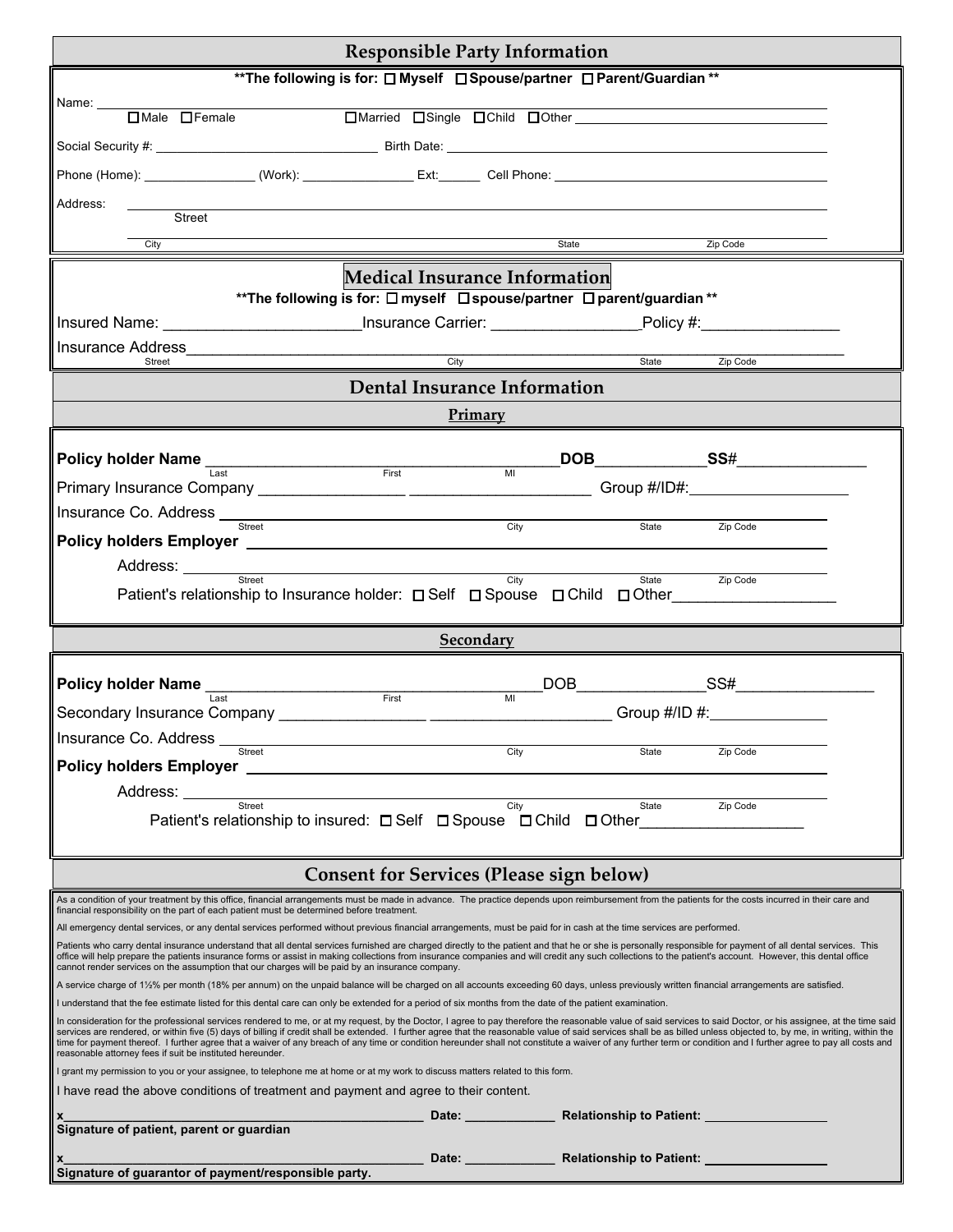

## **PATIENT HIPAA AWARENESS**

With my permission, Hampton Family Dentistry may use and disclose protected health information (PHI) about me to carry out treatment, payment and healthcare operations (TPO). Please refer to Hampton Family Dentistry's Notice of Privacy Practices for a more complete description of such uses and disclosures.

I have the right to review the Notice of Privacy Practices prior to signing this consent. Hampton Family Dentistry reserves the right to revise its Notice of Privacy Practices at anytime. A revised Notice of Privacy Practices may be obtained by forwarding a written request to the Privacy Officer.

With my permission, the office of Hampton Family Dentistry may call my home or other designated locations and leave a message on voice mail or in person in reference to any items that assist the practice in carrying out TPO, such as appointment reminders, insurance items and any call pertaining to my clinical care, including laboratory results among others.

With my permission, the office of Hampton Family Dentistry may mail to my home or other designated location any items that assist the practice in carrying out TPO, such as appointment reminder cards and patient statements as long as they are marked Personal and or Confidential.

With my permission, the office of Hampton Family Dentistry may e-mail to my home or other designated location any items that assist the practice in carrying out TPO, such as Hampton Family Dentistry restrict how it uses or discloses my PHI to carry out TPO. However, the practice is not required to agree to my request restrictions, but if it does, it is bound by this agreement.

By signing this, I am allowing Hampton Family Dentistry to use and disclosure my PHI for TPO. I may revoke my consent in writing except to the extent that the practice has already made disclosures in reliance upon my prior consent.

\_\_\_\_\_\_\_\_\_\_\_\_\_\_\_\_\_\_\_\_\_\_\_\_\_\_\_\_\_\_\_\_\_\_\_\_\_\_\_\_\_\_\_\_\_\_\_\_\_\_\_\_\_ \_\_\_\_\_\_\_\_\_\_\_\_\_\_\_\_\_\_\_\_\_\_\_\_\_\_\_\_\_\_\_\_\_\_\_\_\_\_\_\_\_\_

Signature of Patient or Legal Guardian

\_\_\_\_\_\_\_\_\_\_\_\_\_\_\_\_\_\_\_\_\_\_\_\_\_\_\_\_\_\_\_\_\_\_\_\_\_\_\_\_\_\_\_\_\_\_\_\_\_\_\_\_\_

Print Name of Patient or Legal Guardian Date